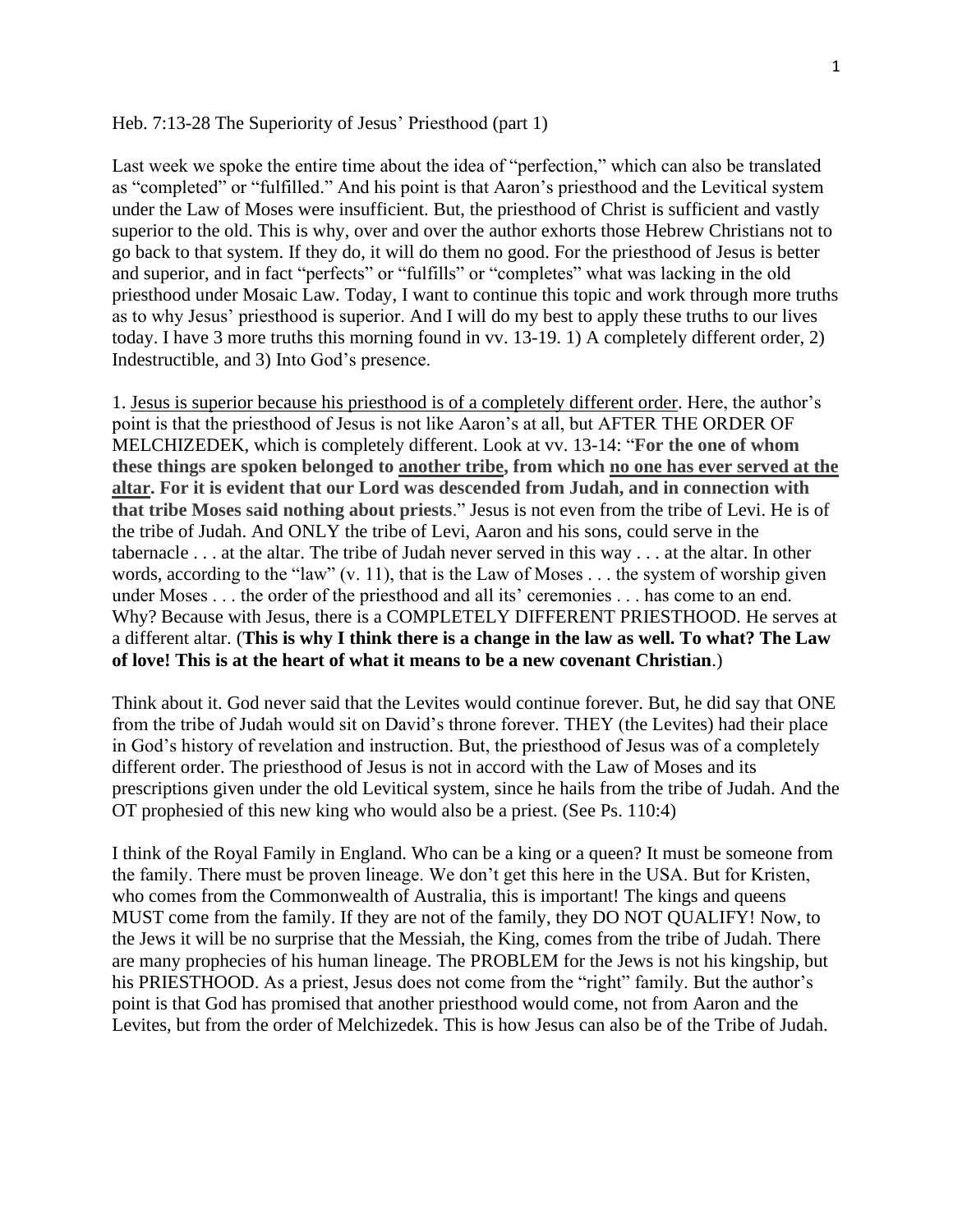Now, it is very interesting to me that this word "descended" is the not the normal word used to show that someone came from a particular tribe or family. It is the word used to describe the "rising of the sun."

Do you remember Balaam? He is the one with the talking donkey. As Israel came out of Egypt the people of Moab (the Moabites) were afraid and they hired the witchdoctor, the great spiritual seer, of their day to pronounce a curse on Israel. But instead of a curse, what does he do? Well, God speaks to him and tells him EXACTLY what to say. And on 4 different occasions the prophesies a blessing. But, in this blessing of Israel IN THAT DAY, he speaks of a new king, a priest/king who would come from the tribe of Judah. In his 4<sup>th</sup> prophesy he says, "**I see him, but not now; I behold him, but not near; a star shall come out of Jacob, and a scepter shall rise out of Israel** . . ." (Num. 24:17). Here we see the same word. Also in Zech. 6:12 that says, "**Behold, the man whose name is the Branch** (same word) **for he shall branch out from his place, and he shall build the temple of the LORD**." Let's move on.

2. Jesus is superior because his priesthood is indestructible. Look at vv. 15-17: "**This becomes even more evident when another priest arises in the likeness of Melchizedek, who has become a priest, not on the basis of a legal requirement concerning bodily descent, but by the power of an indestructible life. For it is witnessed of him, 'You are a priest forever, after the order or Melchizedek**." The argument here is simple. The priests under the Law of Moses had to be born of the Tribe of Levi. They must prove their "bodily" descent to qualify as a priest. And as we've seen, they began their work as a priest at 25 and their work finished at the age of 50. They "lived" and they "died." But, the author says Jesus' priesthood was after another order, one that is indestructible. As Ps. 110:4 says concerning Jesus: "**You are a priest forever**." In other words, the Levitical priesthood is founded upon genealogy, the right family tree that comes and goes. But, the priesthood of Jesus is of a different nature, after the "order" of Melchizedek, who . . . 7:3 "**is without father or mother or genealogy, having neither beginning of days nor end of life, but resembling the Son of God he continues a priest forever**."

Now, there are some who say this verse speaks to Jesus' deity. Others say v. 16 speaks of Jesus' resurrection from the dead. And YES, BOTH are CERTAINLY true. But, the emphasis I believe is on the Jesus' resurrection from the dead. ALL Levitical priests die. But, Jesus is a priest who has triumphed over death forever. His life will never be brought to an end! The key is the word "forever." The priests of the old covenant could not conquer death. But, the priesthood of Jesus is "indestructible." Death could not hold him!

His priesthood is based on an "indestructible life." I believe the author is referring to Jesus' resurrection from the dead. Today, as Christians, as followers of Jesus, as those believe in Him, the basis of our faith is not upon the systems or religions of this world upon which death resides. Buddah lived and he died. Muhamed lived and he died. All the greatest prophets and kings of this world lived and died. The governments of this world come and go. Peoples and civilizations rise and fall. Why? . . . Because of the great enmity that God has placed upon sinful Adam and all his kin. Brothers and sisters, why do you think this world is so fearful of death? Why do you think we do everything we can to prolong or even imagine there is some "fountain of youth?" It is because we cannot escape what we know to be true! This world is literally a "culture of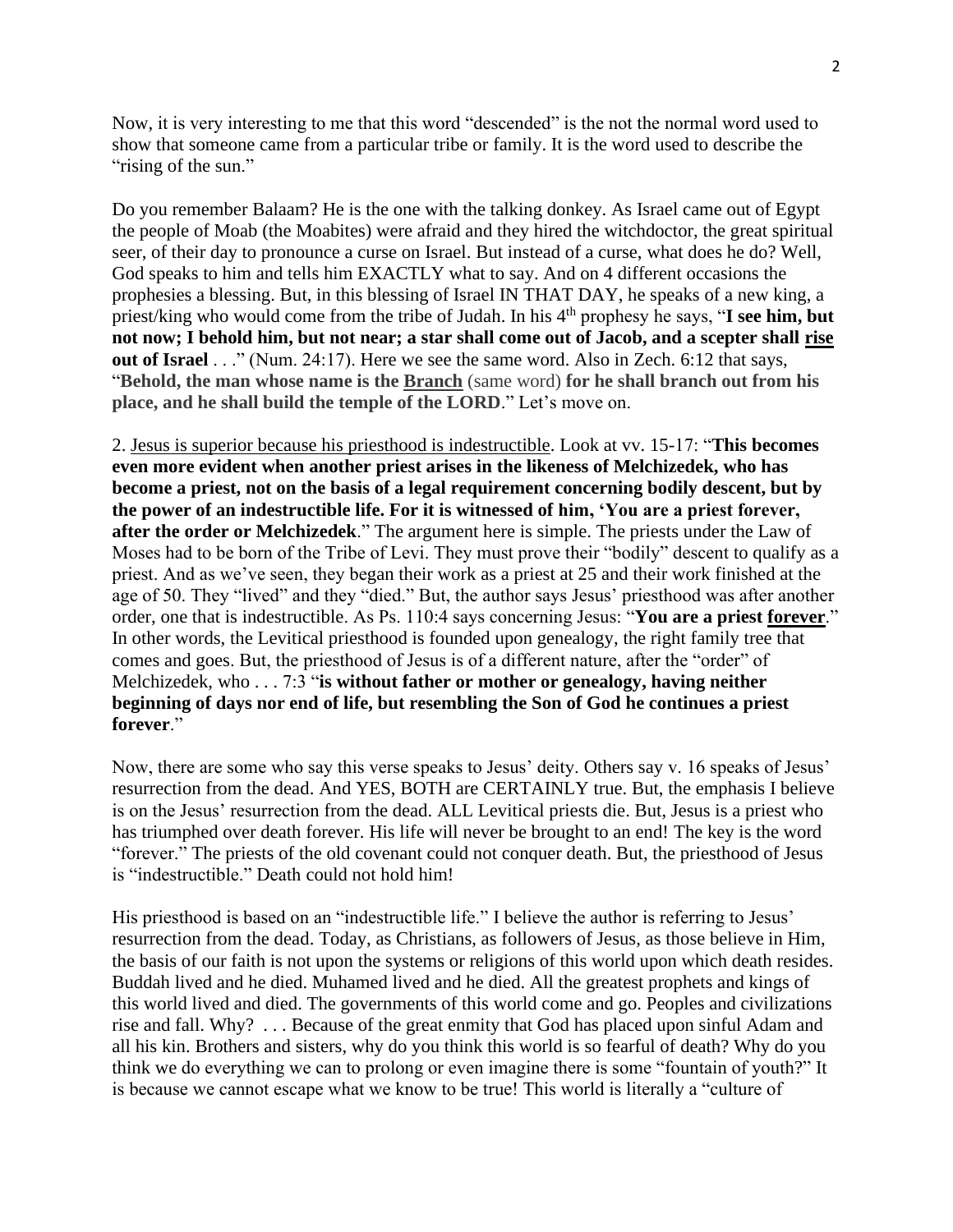death." And for everyone in this room and in this world, death is closer today than it was yesterday. Therefore, do not put your faith in the things that will die . . . that are "destructible." This is the author's point for those Hebrew Christians who were considering going back to the old priesthood. It was good! It served it's purpose. But, it was "destructible." But, Jesus, on the other hand, as the Son of God, was without sin. And yes, he did lay down his life. But, unlike the other priests, he offered himself as a spotless lamb, a perfect sacrifice. And yes, he died! But . . . death could not hold him. After 3 days, he rose from the dead, which makes his priesthood of a different nature, after the order of Melchizedek.

To finish this truth, let's read together.

**Pastor:** But in fact Christ has been raised from the dead, the first fruits of those who have fallen asleep. For as by a man came death, by a man has come also the resurrection of the dead. For as in Adam all die, so also in Christ shall all be made alive. (1 Cor. 15:20-22).

**Congregation**: When the perishable puts on the imperishable, and the mortal puts on immortality, then shall come to pass the saying that is written: "Death is swallowed up in victory." "O death, where is your victory? O death, where is your sting?" The sting of death is sin, and the power of sin is the law. But thanks be to God, who gives us the victory through our Lord Jesus Christ. (1 Cor. 15:54-57)

**Pastor**: Therefore, my beloved brothers, be steadfast, immovable, always abounding in the work of the Lord, knowing that in the Lord your labor is not in vain. (1 Cor. 15:58)

**Congregation**: Now if we have died with Christ, we believe that we will also live with him. We know that Christ, being raised from the dead, will never die again; death no longer has dominion over him. For the death he died he died to sin, once for all, but the life he lives he lives to God.

**Pastor**: So you also must consider yourselves dead to sin and alive to God in Christ Jesus. Let not sin therefore reign in your mortal body, to make you obey its passions. Do not present your members to sin as instruments for unrighteousness, but present yourselves to God as those who have been brought from death to life, and your members to God as instruments for righteousness. For sin will have no dominion over you, since you are not under law but under grace." (Rom. 6:8–14 ESV)

Brothers and sisters, Jesus' priesthood is superior because it is indestructible.

3. Jesus is superior because his priesthood brings human beings into God's presence. Look at vv. 18-19: "**For on the one hand, a former commandment is set aside because of its weakness and uselessness (for the law made nothing perfect); but on the other hand, a better hope is introduced, through which we draw near to God**." Before I get to this specific truth in v. 19, I need to speak of v. 18 for a moment. If you remember last week, we spent our time on the fact that old priesthood under Mosaic Law was not complete. It was not sufficient. In v. 18 here he says it was "weak" and "useless." Now, for its time, it was not "useless" in and of itself. It was good. It was right. It came to Israel through a holy God. So my question is: "*What is the problem*?" Why would the author say it was "*weak*" and "*useless*"? You know the answer! It is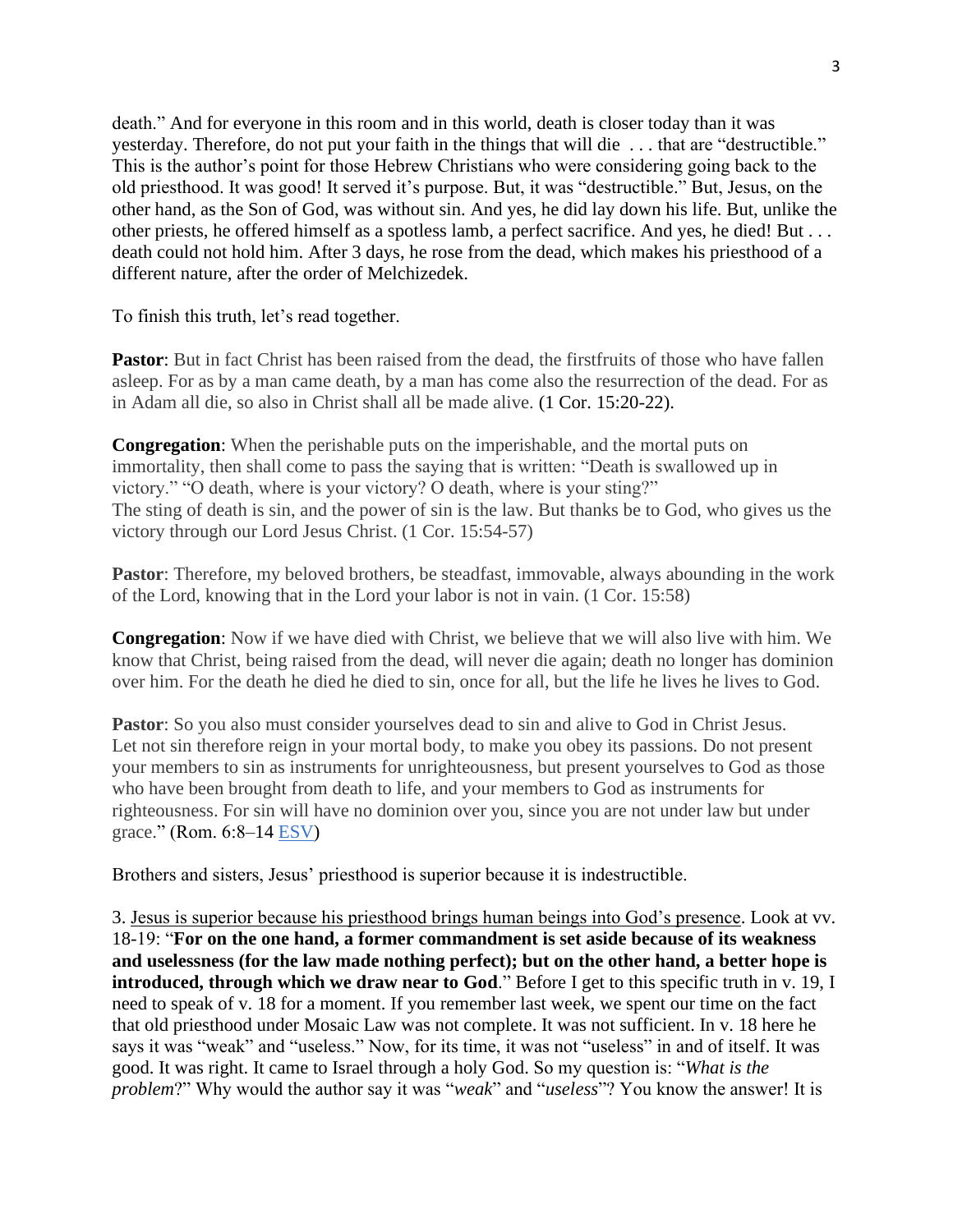because of SIN, and the great "enmity" the great "gulf" between a holy God and sinful men, it could not atone for sins.

Brothers and sisters, this is the problem with the world. They are trying to cover their sins. They are trying to do good works. They are trying to justify themselves before God. They say, "I'm not such a bad person. I do my best." But, at the end of the day, they are still frustrated. They continue, over and over and over, day after day after day, year after year, trying to make themselves look "good" to everyone, and especially to God. In principle what are they doing? . . . They have some inkling of some standard of righteousness out there somewhere. Concerning the Gentiles, Paul speaks of this truth in Romans 1-3. He says that "by nature" they sometimes do what the law requires (speaking of the Law of Moses) In Rom. 2:15 says: "**For when Gentiles, who do not have the law, by nature do what the law requires, they are a law to themselves, even though they do not have the law. They show that the work of the law is written on their hearts, while their conscience also bears witness, and their conflicting thoughts accuse or even excuse them** . . ." And this truth . . . in principle . . . applies to the Jews of Paul's day as well. They look at the Law of Moses and they are trying to obey. They also are trying to be good, and in some way be justified by the works of that law. And then in Rom. 3:9 Paul asks, "What then? Are we Jews any better off?" To which, he answers his question: "**No, not at all. For we have already charged that all, both Jews and Greeks, are under sin, as it is written: None is righteous, no, not one**." This is why the Law of Moses and the priesthood under that law, is . . . according to v. 18, "*weak*" and "*useless*" **(for the law made nothing perfect**).

The Law of Moses and the priesthood of Levi under the Law of Moses was given to the people of Israel and anyone who would come to God through Israel, for THAT TIME . . . as they looked forward to the Messiah, who would be the great High Priest, the ONE who would "*perfect*" or "*fulfill*" or "*complete*" what was lacking in that covenant. Let me ask, "*Did any priest of the old system ever fulfill ALL of what the Law of Moses commanded*?" We could go further back and ask the same question: "Did Adam?" "Did Noah?" "Did Moses?" "What about David or Solomon?" Or any man or woman that descended from Adam? No! What about you? Of course not! In this way, this priesthood under Mosaic Law was "useless" and "weak."

One illustration: Let's say you had to cross the Pacific Ocean from Sydney Australia to Los Angeles, and you were given two choices: 1) A life preserver, or 2) A Cruise liner. Which will you take? Well, only the 2<sup>nd</sup> choice would be effective. (though this illustration still falls short). In the same way the old covenant is ineffective. Look back at v. 11: "**Now if perfection had been attainable through the Levitical priesthood . . . what further need would there have been for another priest to arise after the order of Melchizedek** . . ." This is why in the Book of Revelation John weeps when no one is able to open the scroll: "**And I saw a mighty angel proclaiming with a loud voice, "Who is worthy to open the scroll and break its seals?" And no one in heaven or on earth or under the earth was able to open the scroll or to look into it, and I began to weep loudly because no one was found worthy to open the scroll or to look into it. And one of the elders said to me, "Weep no more; behold, the Lion of the tribe of Judah, the Root of David, has conquered, so that he can open the scroll and its seven seals**" (Rev. 5:2-5). Brothers and sisters, as you consider your best works before God and know they fall short, "WEEP NO MORE!"